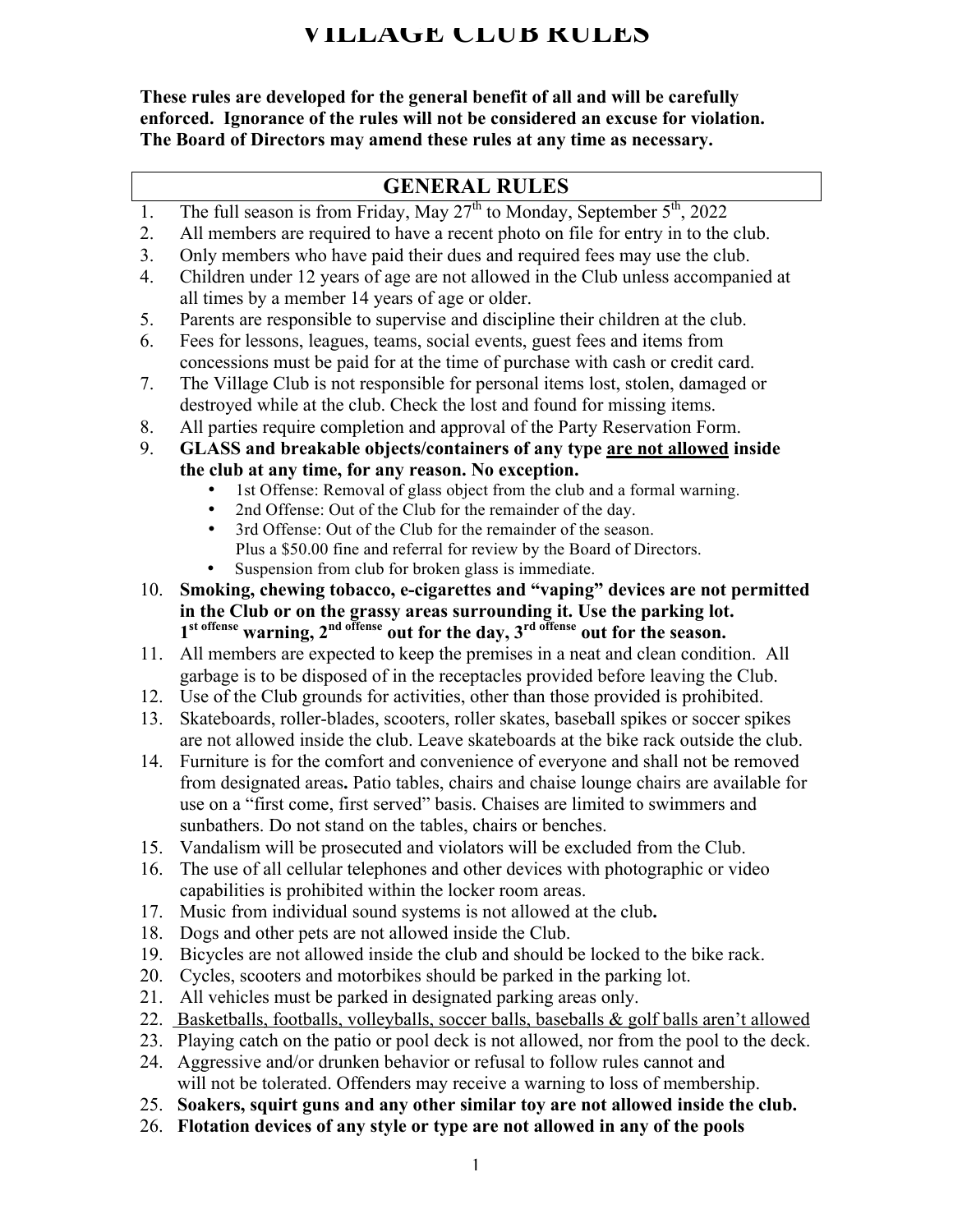#### **SWIMMING POOL RULES**

- 1. Do not enter the pool if you have a communicable disease or an open cut. Shower before entering the pool and after use of toilet facilities.
- 2. Do not bring food, drink, gum, or candy into the pool or at the pool's edge.
- 3. Cell phones and electronic devices are not allowed in the pool.
- 4. **Eating is not allowed on the main pool deck.**
- 5. **Glass containers are not allowed inside the club at any time for any reason** without exception in compliance with state regulations**.** Violators will be fined.
- 6. Appropriate swimwear is required at all times. Leotards, cutoffs, street clothes, thongs, see-through apparel and headgear are not permitted in the pool.
- 7. Children under 6 years of age are not permitted in the main pool area unless accompanied by a person age 12+. Swim diapers are not allowed in the main pool.
- 8. Non-swimmers may only use the shallow roped-off area.
- 9. **Toddlers, unless toilet trained, are not allowed in the main pool area. This includes the pool and pool deck, at any time in compliance with Health Dept.**
- 10. Toddlers shall not be left unattended (even with lifeguards on duty) in the main pool or children's pool areas at any time.
- 11. Baby equipment such as buggies, strollers, and playpens are not permitted in the main pool area. This rule is intended for the safety of the child.
- 12. NO running, rough play, splashing, dunking, shoving, spitting water or other activities that endanger the comfort and safety of swimmers and sunbathers.
- 13. Swimmers should not ride on the shoulders of others or be thrown in the pool.
- 14. During Adult Swim, all children up to age 17 must leave the pool. This includes not sitting on the edge of the pool. Adult Swim is the first 10-15 minutes of the hour.
- 15. No swimming in the I-pool or large pool without a lifeguard on duty.
- 16. Go under the guide ropes when moving from one area of the pool to another.
- 17. No somersaults off the side of the pool or backward entries of any kind are allowed.
- 18. **Swim belts, swim vests, swim cuffs or other swim aids are not allowed.**
- 19. **ONLY SMALL SPONGE-TYPE BALLS ARE ALLOWED IN THE POOLS.**
- 20. **Swim diapers are not allowed in the large pool or on the deck of the large pool.**

## **GUEST POLICY**

- 1. Guests are allowed on Monday through Friday from 12:00am to 9:00pm.
- 2. Guests are allowed on Saturday and Sunday from 11:00am to 9:00pm
- 3. Guests are not allowed during class lessons, lap time and private lessons.
- 4. **Guests are limited to a total of 6 visits per season.** No exceptions.
- 5. The guest fee is \$10.00 per guest at all times except holidays at \$15/guest
- 6. Guests must check-in with the member who is sponsoring them.
- 7. Guests under the age of 12 must be with a member at least 14 yrs of age.
- 8. Members on Hiatus are limited to 3 visits/season as a guest of a member.
- 9. The Village Club Rules apply to guests in the same way as for members.
- 10. Pre-register your guests at **https://forms.gle/QZScxzy51CW5WfEw5**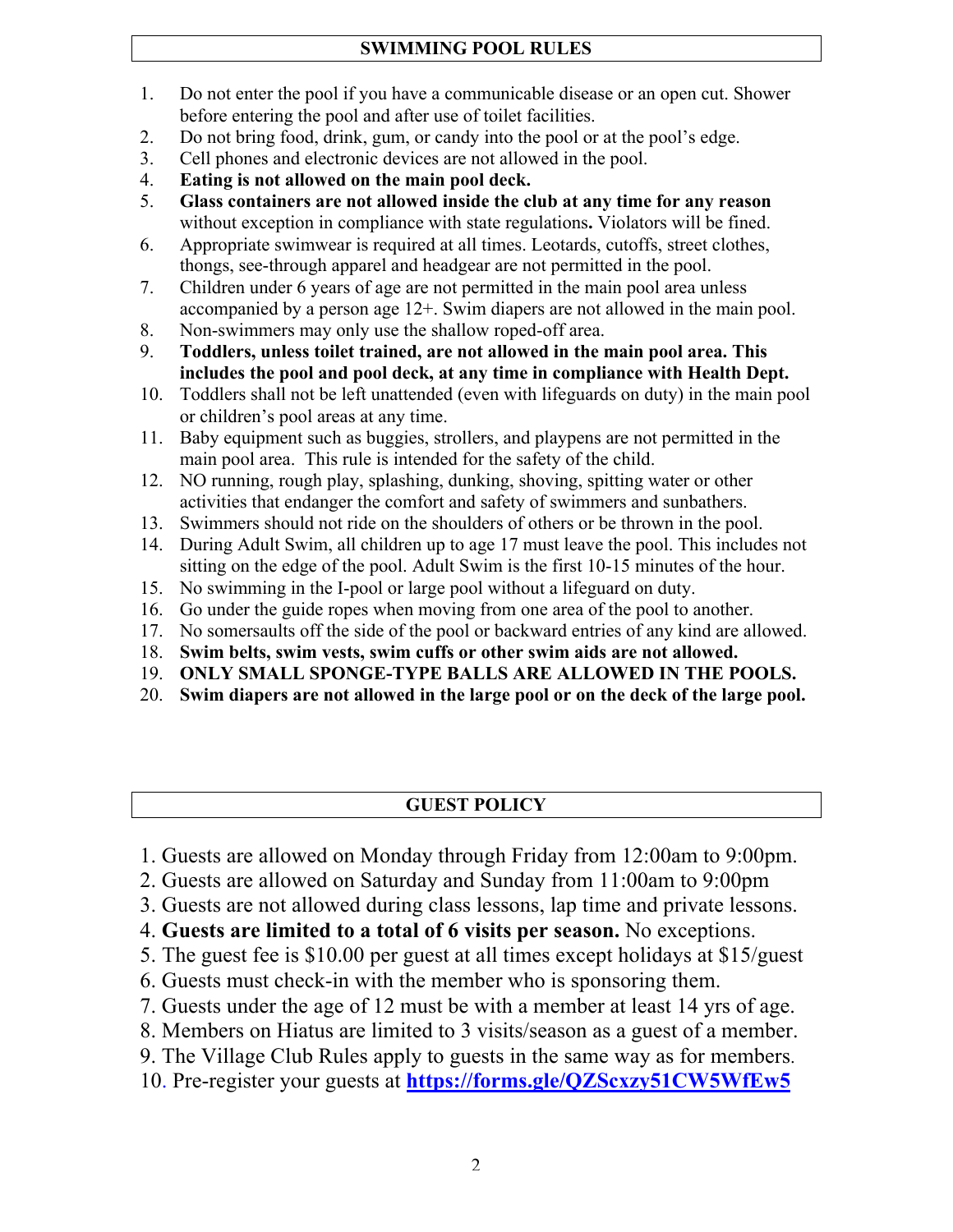- 1. "These Days" will be held from Noon until 3:00 PM.
- 2. Normally, inflatable devices are not allowed in the main pool.
- 3. On these dates, members may bring inflatable devices for use in the pool.
- 4. Only one-person inflatable devices are allowed on Rubber Ducky Day
- 5. Inflatable objects are for use only in the large pool for safety reasons.
- 6. The diving board will be closed during these times.

# **DIVING WELL RULES**

- 1. Swimmers will be allowed in the diving well if they are able to swim the width of the pool. Lifeguards will determine swimming ability.
- 2. Swimming is not permitted in roped off diving area.
- 3. Divers must go straight off the board, not to the side. Sailor dives are not permitted (hands at sides).
- 4. No back, inward, or reverse dives are permitted unless under the supervision of a diving coach or instructor.
- 5. Only one person is allowed on the board and ladder at a time. The diver ahead of you must quickly go to the sidewall before you begin your dive. Double bouncing is not permitted.
- 6. Diving class students and competitive divers may practice between 3:00-3:30 PM Monday-Friday during the competitive season.

## **INTERMEDIATE POOL**

This pool is for use by children age 8 or younger at all times and under supervision. Swim diapers are allowed.

## **BABY POOL**

**T**his pool is for use by toddler's age 4 or younger and always under parental supervision. Swim diapers and parent supervision are required at all times.

## **CHILDCARE PROVIDERS**

The Child-Care form and waiver must be completed including a recent picture of the childcare person prior to the start of the season. There is a \$50.00 fee per caregiver per season and no more than two caregivers per membership. If the caregiver is at the Club with the family, he/she is a considered a guest and pays the guest fee. Grandparents who are members of the club do not pay the childcare provider fee.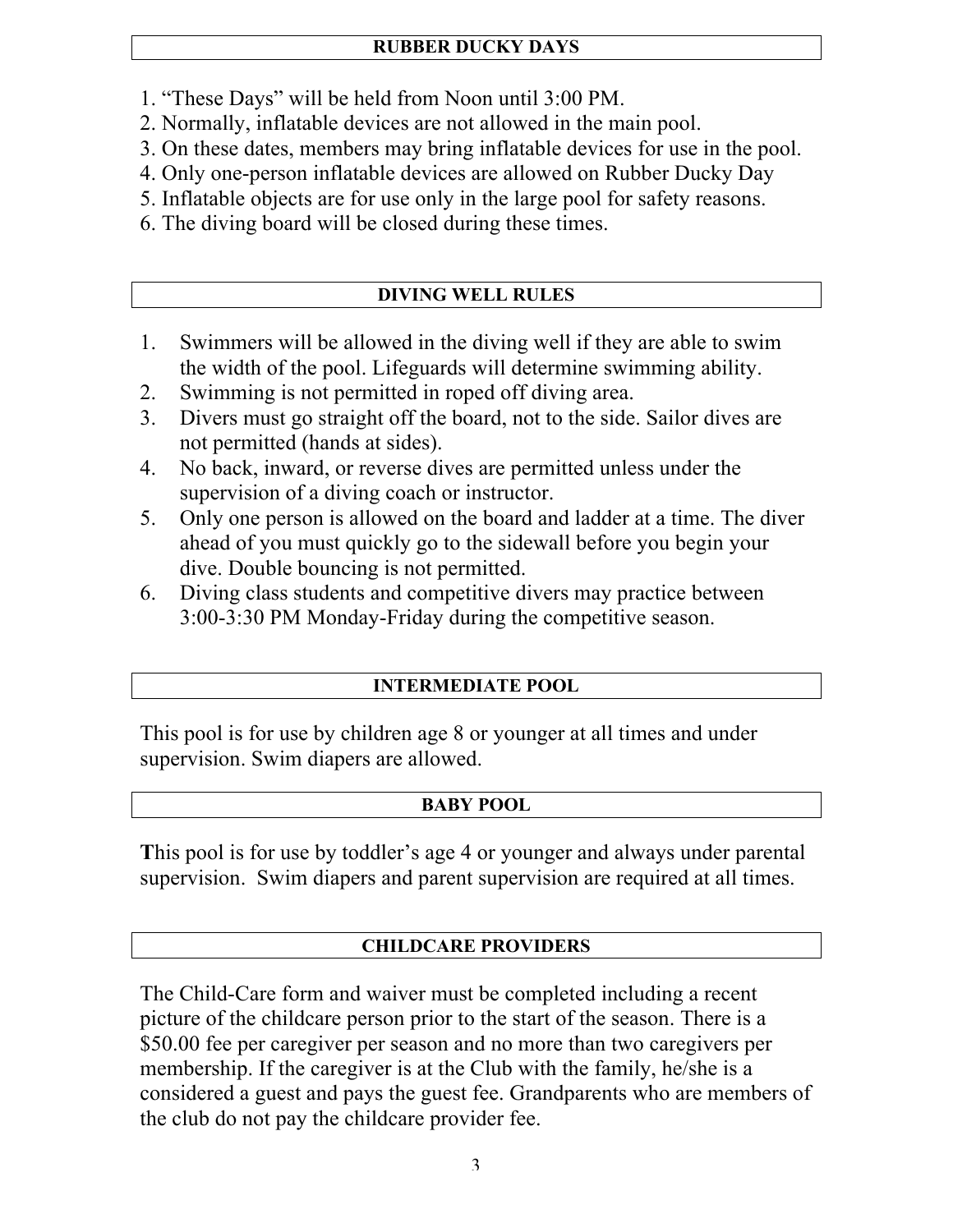A current member may request a waiver of a maximum of one year of club membership by contacting the membership manager. Request should be made by April 1st of that season. Hiatus applies to all people listed on the membership. During Hiatus, the member is not responsible for dues and/or initiation fees but outstanding fees must be paid in full. A \$50 fee is charged to hold a spot on the list for the following year. If the membership is not renewed, then the fee is forfeited and the membership cancelled. Rejoining thereafter is considered a new membership with a \$75 fee after 1 year and \$150 fee after 2 years and \$225 after 3 or more years. Requests to renew a membership in-season while on Hiatus shall require board approval plus a \$15 processing fee.

#### **TENNIS COURT RULES**

Direct supervision of the tennis court area is the responsibility of the Tennis Instructors when they are on duty. The responsibility for supervision of the tennis courts area rests with the Manager on duty or the designated representative at any other time. Failure to adhere to these rules will jeopardize your membership privileges.

- 1. No smoking or tobacco use in the tennis court area.
- 2. No eating in the tennis court area. Food is not allowed on the courts.
- 3. Only tennis shoes and tennis attire are allowed on the playing surface. Playing barefoot or in sandals is not allowed.Shirts are required in the tennis court area.
- 4. No more than four people are permitted to play on one court at a time.
- 5. Non-playing children are not permitted to play in the tennis court area.
- 6. Please be respectful of other courts of play. Only cross behind a court by the back fence in between points. Do not move behind a court while a point is in play.
- 7. Please keep the tennis court area clean by using the waste containers.
- 8. Club tournaments, socials, state league matches, and lessons have priority in use of the courts. Courts do NOT have to be left open during special events for open play.
- 9. Adults (18 years of age or older) have preference for use of the courts after 4:00pm weekdays, at all times of the weekend and during holidays.
- 10. Each member shall be responsible for the conduct of his/her family.
- 11. Quick Start courts can be used for 10 and under and Pickleball.

#### **ENFORCEMENT**

1. The Tennis Director is in charge at all times and has complete authority to enforce the rules, including the limiting of activities of anyone disturbing the enjoyment of others.